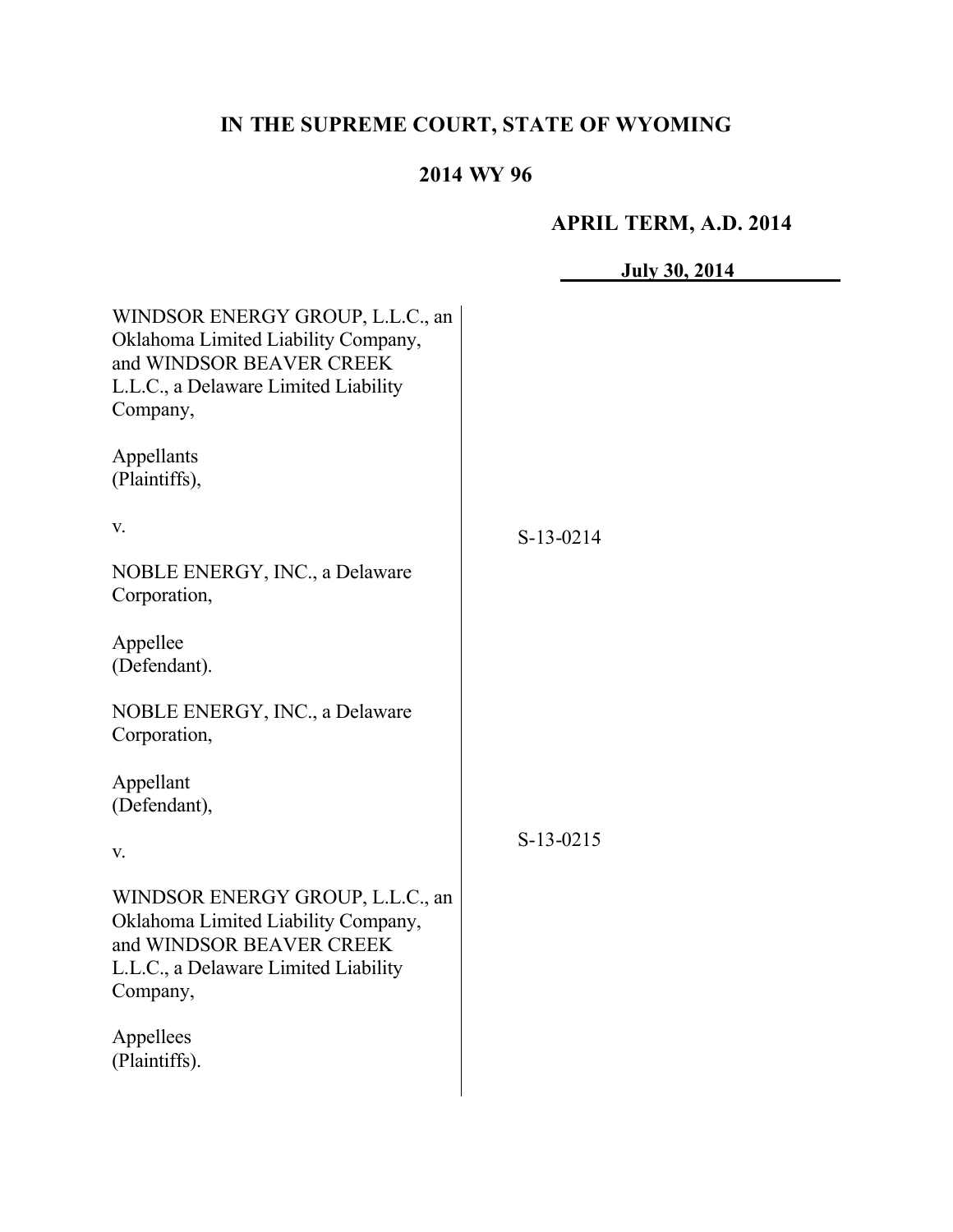### *Appeal from the District Court of Sheridan County* **The Honorable John G. Fenn, Judge**

#### *Representing Windsor Energy Group, L.L.C. and Windsor Beaver Creek L.L.C.:*

Rocky Vroman and Nicholas T. Haderlie of Throne Law Office, PC, Cheyenne, Wyoming. Argument by Mr. Vroman.

#### *Representing Noble Energy, Inc.:*

Anthony J. Shaheen of Holland & Hart LLP, Denver, Colorado; Isaac N. Sutphin of Holland & Hart LLP, Cheyenne, Wyoming. Argument by Mr. Shaheen.

# *Before BURKE, C.J., and HILL, KITE\*, FOX, JJ., and WALDRIP, D.J.*

*\* Chief Justice at time of oral argument.*

**NOTICE: This opinion is subject to formal revision before publication in Pacific Reporter Third. Readers are requested to notify the Clerk of the Supreme Court, Supreme Court Building, Cheyenne, Wyoming 82002, of typographical or other formal errors so correction may be made before final publication in the permanent volume.**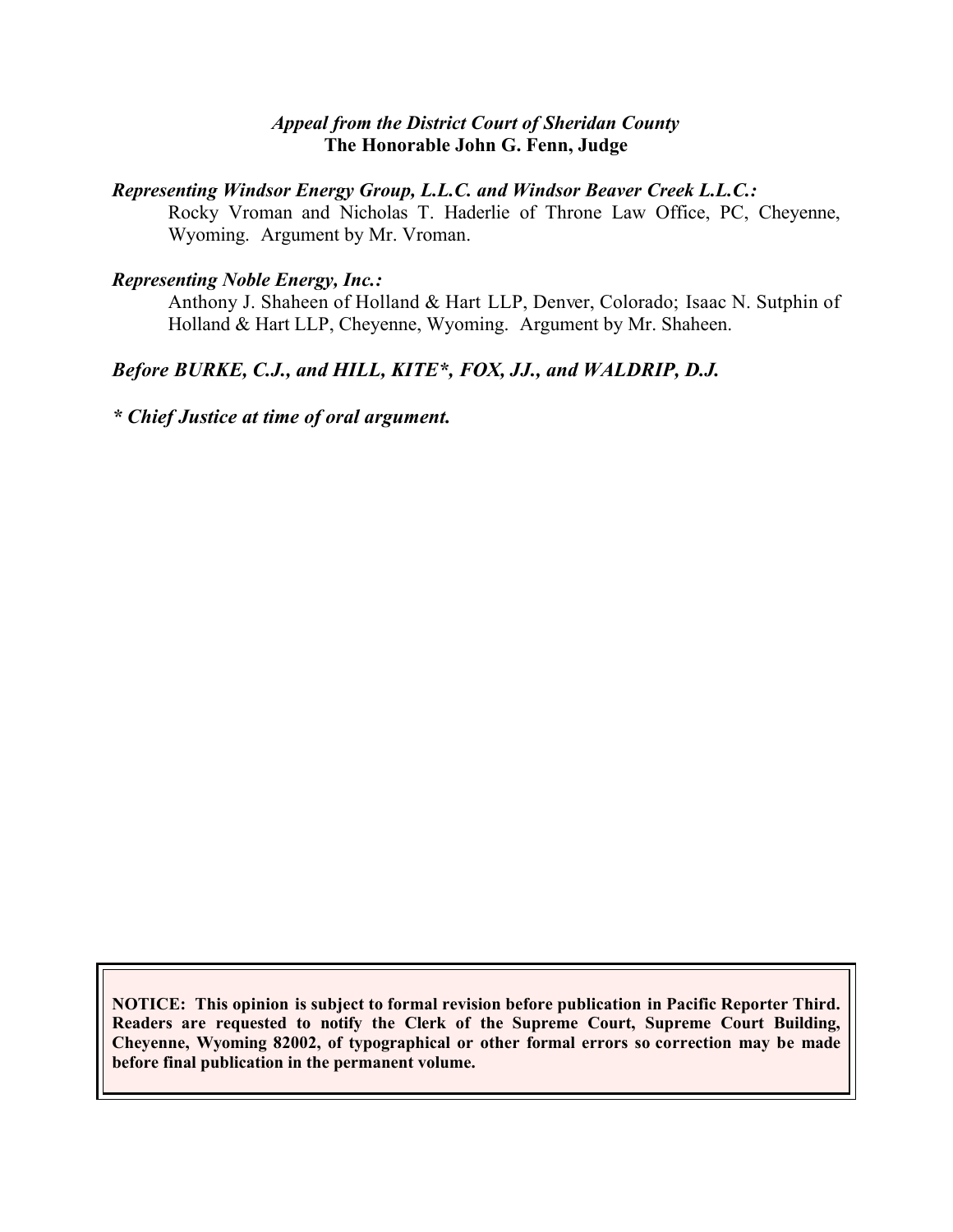## **KITE, Justice.**

[¶1] The predecessors in interest to Windsor Energy Group, LLC and Windsor Beaver Creek LLC (Windsor) and Noble Energy, Inc. (Noble) entered into a joint operating agreement (JOA) for Wyoming oil and gas interests in 2000. In 2010, Windsor filed suit against Noble's predecessor claiming it was obligated for costs under the JOA even though it had assigned its interest to another party in 2004. The district court granted summary judgment in favor of Windsor holding an assignor of an interest who was not formally released was still obligated under the JOA. After a bench trial, however, the district court ruled that Windsor's claim against Noble for breach of the JOA was barred by laches.

[¶2] We conclude, based on the unique circumstances of this case, the equitable doctrine of laches applies to Windsor's breach of contract claim and Noble proved the defense. The rulings are conclusive; consequently, we affirm the district court's judgment without addressing the contract issue.

### **ISSUES**

[¶3] The dispositive issues in these consolidated cases are:

1. Did the district court err in ruling the equitable doctrine of laches was a defense to Windsor's claim for breach of an oil and gas contract even though the statute of limitations had not expired?

2. Did the district court abuse its discretion by finding the elements of laches were satisfied in this case?

### **FACTS**

[¶4] On June 30, 2000, J.M. Huber Corporation (Huber) and Suncor Energy (Natural Gas) America, Inc. (Suncor) entered into a JOA for development of oil and gas interests in the Beaver Creek Prospect in Sheridan County, Wyoming. Huber was designated as the operator, and Suncor was the sole non-operator.<sup>1</sup> The JOA generally allocated assets and liabilities in accordance with the proportionate interests of the parties. It required the operator to notify the non-operator of lease development activities and obtain nonoperator consent for certain expenditures through Authorizations for Expenditures (AFEs). The operator was obligated to bill the non-operator for its share of the expenses on a monthly basis. These bills were called Joint Interest Bills (JIBs). The non-operator

<sup>&</sup>lt;sup>1</sup> The district court found that Huber owned a 75% interest in the leaseholds and Suncor owned the remaining 25%. There is, however, evidence in the record indicating that each party owned a 50% interest. It is unnecessary to resolve this factual discrepancy to decide this case.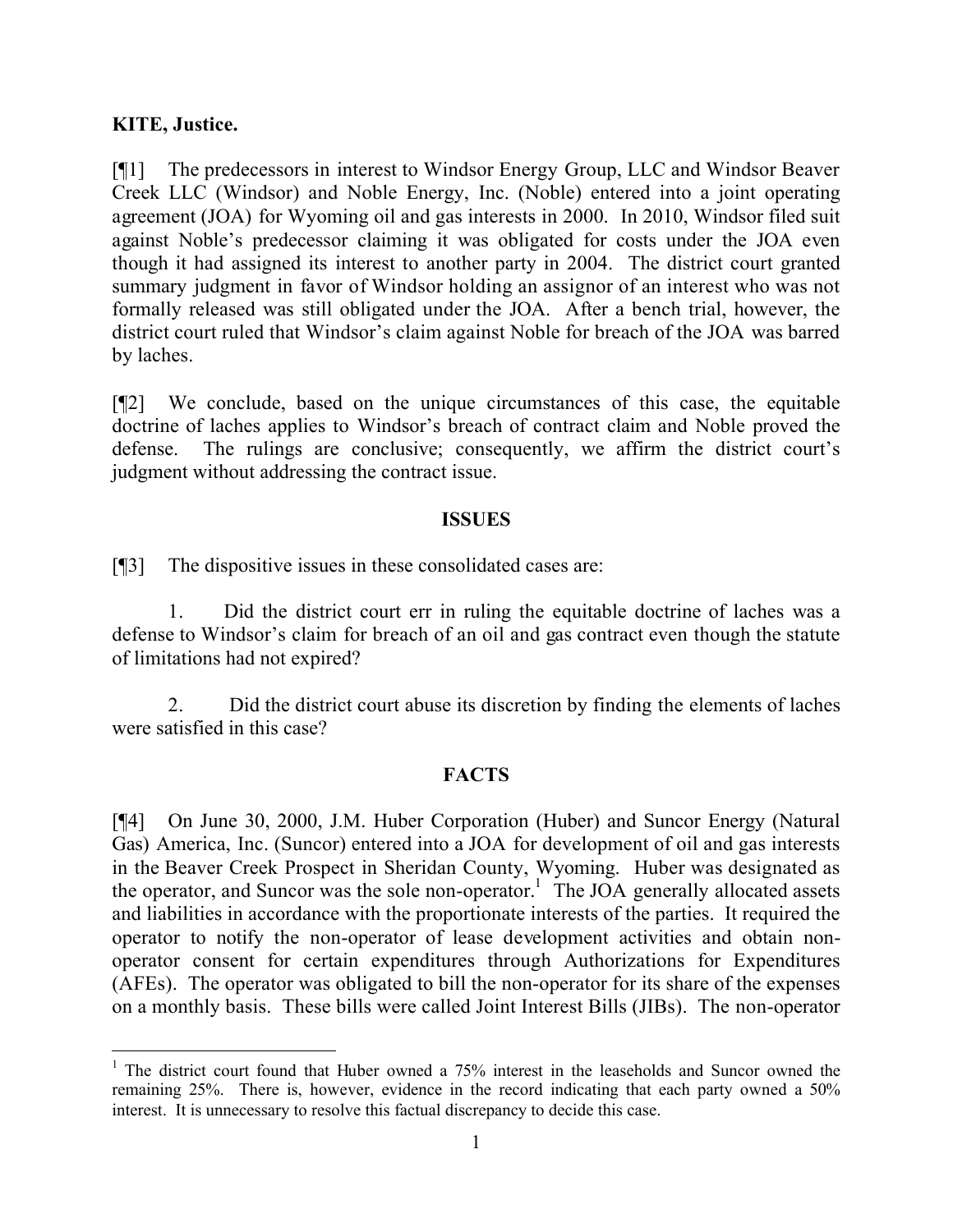had the right to contest and/or audit the JIBs within two years. The JOA also specifically applied to successors and assigns.

[¶5] On May 1, 2004, Suncor assigned its interest to Dolphin Energy Corporation (Dolphin). A few months later, on September 1, 2004, Huber assigned its interest to Windsor. Windsor began sending JIBs to Dolphin in January 2005. The JIBs included various lease expenses, including plugging and abandoning (P & A) expenses. Dolphin did not pay any JIBs and Windsor eventually filed suit in 2007. In 2008, Dolphin declared bankruptcy and never paid Windsor.

[¶6] On December 4, 2009, Windsor sent a demand letter to Suncor asserting that it was obligated to pay the JIBs. Suncor did not pay, and Windsor filed a complaint in district court on March 22, 2010, alleging that, as assignor, Suncor remained liable for the costs because it had not been expressly released under the terms of the JOA or the assignment. Windsor initially sought breach of contract damages of over \$625,000. The district court later allowed Windsor to amend its complaint to include on-going damages, bringing the total to more than \$900,000.

[¶7] Each party filed a motion for summary judgment. Windsor alleged that the relevant documents and case law established, as a matter of law, that Suncor was liable for the costs even though it had assigned its interest. Suncor asserted it was not liable for the expenses incurred after its assignment to Dolphin and, in any event, Windsor's claim should be barred by the defense of laches. The district court granted summary judgment in favor of Windsor, holding "Suncor remained liable to Windsor because it did not obtain a release from either Huber or Windsor, and the JOA did not contain a provision releasing Suncor from continued liability after the assignment." The court ruled, however, that genuine issues of material fact existed concerning the amount of damages and whether the doctrine of laches barred Windsor's claim.

[¶8] Noble acquired Suncor's interest and was substituted as the defendant in this case. We will, however, follow the district court's example and continue to refer to the defendant as Suncor since the relevant documents use that name. The district court held a bench trial in June 2013 and ruled Windsor's claim was barred by laches. Windsor appealed the district court's laches ruling, and Suncor appealed the ruling that the assignor remained liable under the JOA unless expressly released. We consolidated the cases for argument and decision.

# **STANDARD OF REVIEW**

[¶9] In general, we apply the following standard when reviewing a district court's decision after a bench trial: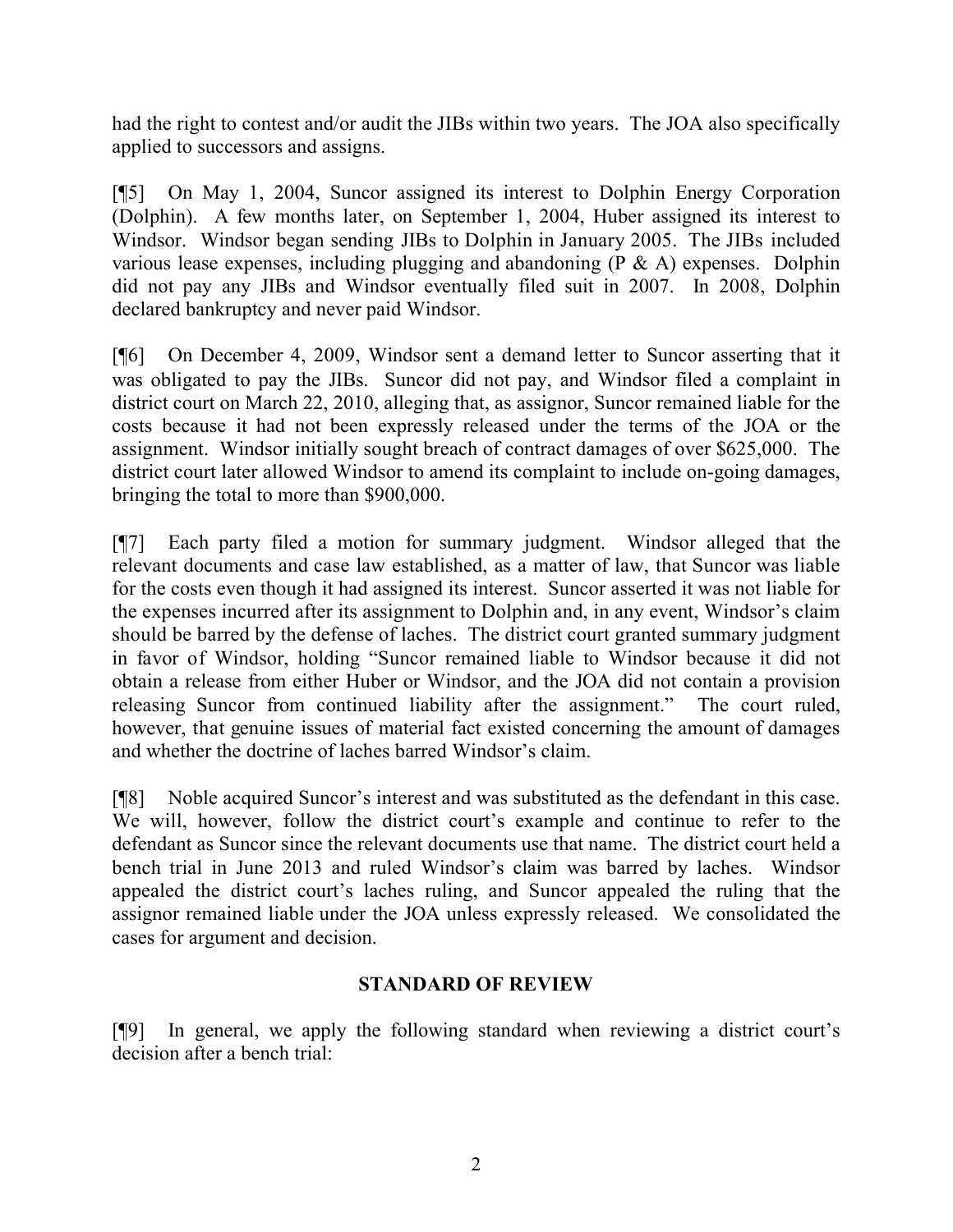"The factual findings of a judge are not entitled to the limited review afforded a jury verdict. While the findings are presumptively correct, the appellate court may examine all of the properly admissible evidence in the record. Due regard is given to the opportunity of the trial judge to assess the credibility of the witnesses, and our review does not entail reweighing disputed evidence. Findings of fact will not be set aside unless they are clearly erroneous. A finding is clearly erroneous when, although there is evidence to support it, the reviewing court on the entire evidence is left with the definite and firm conviction that a mistake has been committed."

With regard to the trial court's findings of fact,

"we assume that the evidence of the prevailing party below is true and give that party every reasonable inference that can fairly and reasonably be drawn from it. We do not substitute ourselves for the trial court as a finder of facts; instead, we defer to those findings unless they are unsupported by the record or erroneous as a matter of law."

The district court's conclusions of law, however, are subject to our *de novo* standard of review.

*Morris v. CMS Oil & Gas Co.,* 2010 WY 37, ¶ 12, 227 P.3d 325, 330 (Wyo. 2010), quoting *Lieberman v. Mossbrook,* 2009 WY 65, ¶ 40, 208 P.3d 1296, 1308 (Wyo. 2009) (citations omitted).

# **DISCUSSION**

## **A. Does the Equitable Doctrine of Laches Apply to Breach of Contract Claims?**

[¶10] The district court ruled as a matter of law that the equitable doctrine of laches may bar an oil and gas breach of contract claim even though the statutory limitations period has not expired. We review this conclusion of law *de novo*.

[¶11] Windsor claimed that Suncor breached its contractual responsibilities under the JOA. Actions on written contracts are governed by the ten year statute of limitations at Wyo. Stat. Ann. § 1-3-105(a)(i) (LexisNexis 2013). There is no question in this case that the statute of limitations had not expired when Windsor commenced its action in 2010 for payment of the JIBs dating from 2005 to the date of trial. Suncor asserted, however, that Windsor's claim was barred by laches.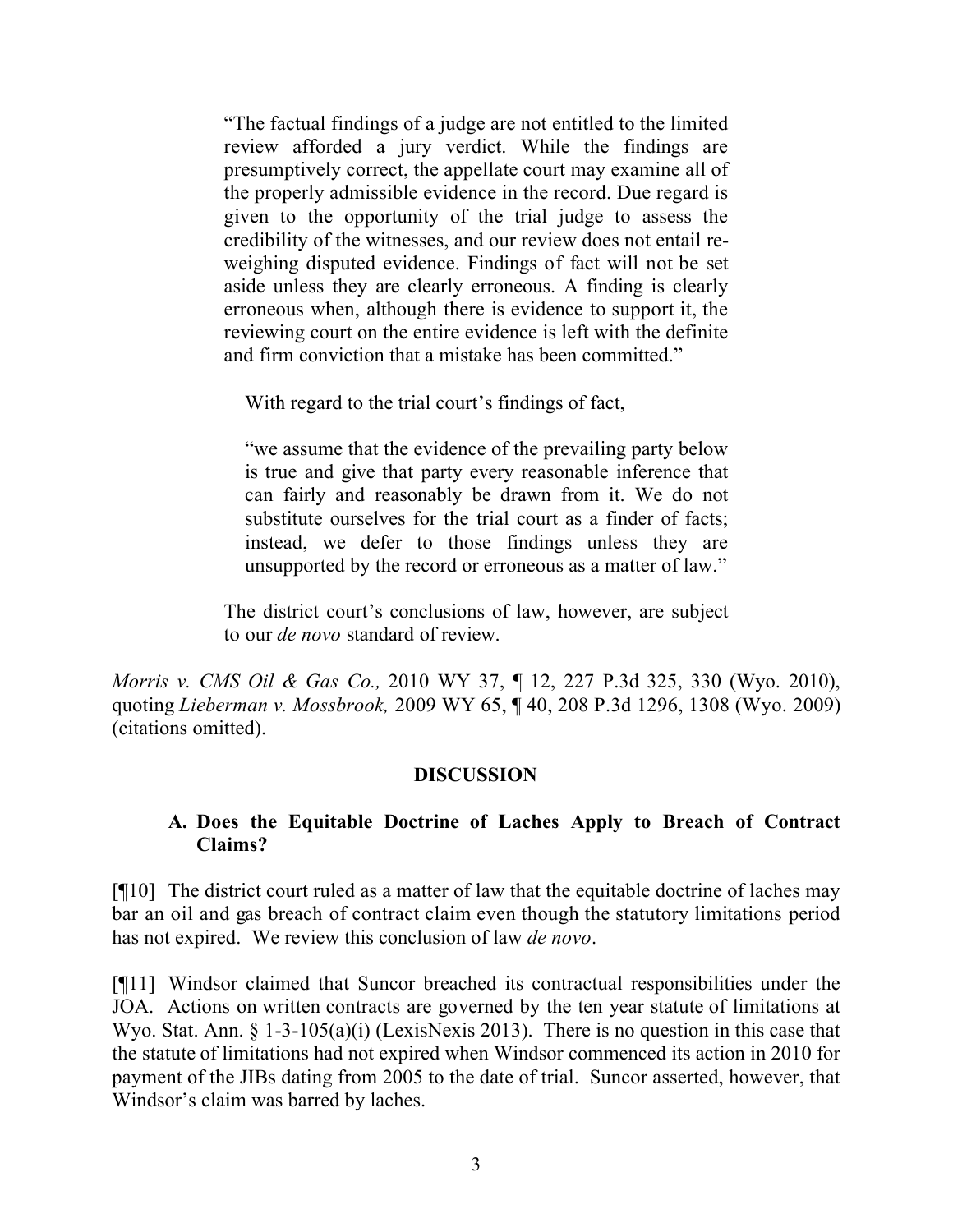[¶12] Laches bars a claim when a party has delayed in enforcing its rights to the disadvantage of another. *Dorsett v. Moore,* 2003 WY 7, ¶ 9, 61 P.3d 1221, 1224 (Wyo. 2003). "The defense of laches is based in equity and whether it applies in a given case depends upon the circumstances." *Ultra Resources, Inc. v. Hartman,* 2010 WY 36, ¶ 123, 226 P.3d 889, 929 (Wyo. 2010). Two elements must be proven to establish laches: 1) inexcusable delay; and 2) injury, prejudice, or disadvantage to the defendants or others. *Moncrief v. Sohio Petroleum Co.,* 775 P.2d 1021, 1025 (Wyo. 1989).

[¶13] Windsor asserts the district court erred by ruling the equitable principle of laches was available as a defense to a legal breach of contract claim. It argues that laches is completely inapplicable when a statute of limitations governs an action. The district court noted that other jurisdictions are split on whether the equitable doctrine of laches can be applied in an action at law for breach of contract. *See, e.g*., *Wyler Summit P'ship v. Turner Broadcast Syst.,* 235 F.3d 1184 (9<sup>th</sup> Cir. 2000) (laches is not a defense to a breach of contract claim); *Dep't of Banking & Finance of the State of Nebraska v. Wilken,* 352 N.W.2d 145 (Neb. 1984) (laches is available in a limited scope as a defense to an action at law based on contract); *John P. Saad & Sons, Inc. v. Nashville Thermal Transfer Corp.* 715 S.W.2d 41, 46-47 (Tenn. 1986) ( laches barred claim for breach of contract to deliver waste oil). *See also* 30A C.J.S. *Equity* § 138 (2014).

[¶14] Relying on this Court's decision in *Moncrief, supra,* the district court decided laches was available as a defense in breach of contract actions involving oil and gas interests. Moncrief sought specific performance of Sohio Petroleum's contractual obligation to assign an oil and gas lease interest and for an accounting of the gas production from the lease. *Moncrief,* 775 P.2d at 1021-22. Sohio Petroleum asserted that Moncrief's claims were barred under both the statute of limitations and the equitable doctrine of laches. A majority of this Court ruled that application of the doctrine of laches was especially apt because the plaintiffs delayed in asserting their right to assignment until the lease became valuable. *Id.* at 1024-25. We noted "the doctrine of laches is particularly applicable to oil and gas and mining claims due to the nature of such property interests," which have extremely volatile values. *Id.* at 1025. Windsor maintains *Moncrief* does not justify application of laches in this case because it involved an equitable claim for specific performance of a contractual duty, not a legal claim for monetary damages based on breach of contract.

[¶15] In order to decide this issue, we need to review the development of the relevant jurisprudence in this state. In *Bliler v. Boswell,* 9 Wyo. 57, 59 P. 798, 805 (Wyo. 1900), we stated that laches was not a valid defense in a case involving a legal action to recover on promissory notes because the holder of the notes had not requested equitable relief. However, we also noted that it was "extremely doubtful" whether the elements of the laches defense were proven in that case. *Id.* Contrary to *Bliler's* seemingly broad statement that equitable defenses are not available in actions at law, in *Anderson v. Wyo.*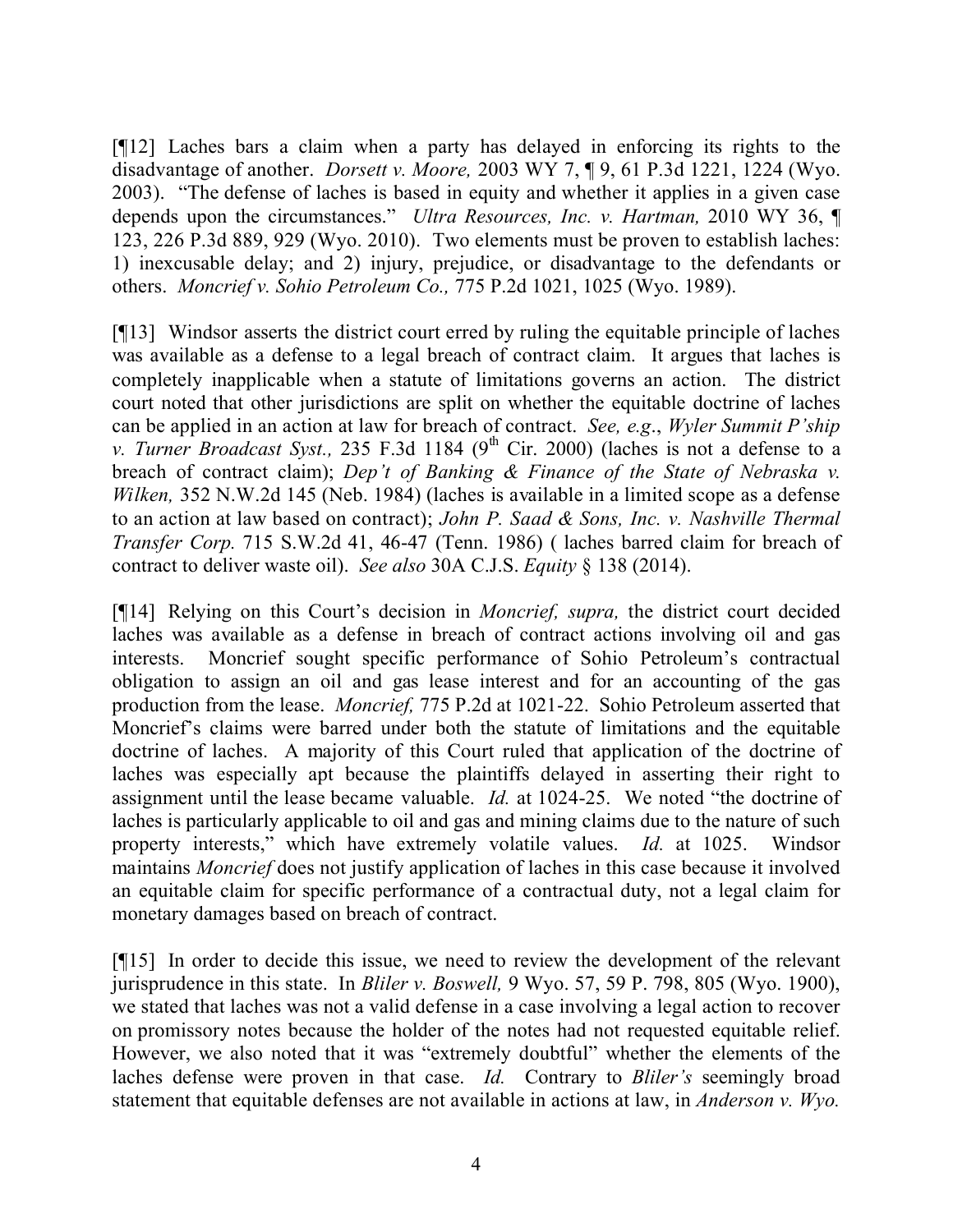*Dev. Co.,* 60 Wyo. 417, 154 P.2d 318, 345-46 (Wyo. 1944), we ruled the plaintiffs' breach of contract claim was barred by laches as well as the statute of limitations. We quoted with approval the United States Supreme Court decision in *Halstead v. Grinnan,*  152 U.S. 413, 14 S. Ct. 641, 38 L. Ed. 495 (1894),

> "The defense [of laches] itself is one which, wisely administered, is of great public utility, in that it prevents the breaking up of relations and situations long acquiesced in, and thus induces confidence in the stability of what is, and a willingness to improve property in possession; and at the same time it certainly works in furtherance of justice, for so strong is the desire of every man to have the full enjoyment of all that is his, when a party comes into court and asserts that he has been for many years the owner of certain rights, of whose existence he has had full knowledge, and yet has never attempted to enforce them, there is a strong persuasion that, if all the facts were known, it would be found his alleged rights either never existed, or had long since ceased. \*\*\* **The length of time during which the party neglects the assertion of his rights which must pass in order to show laches varies with the peculiar circumstances of each case, and is not, like the matter of limitations, subject to an arbitrary rule.** It is an equitable defense, controlled by equitable considerations, and the lapse of time must be so great, and the relations of the defendant to the rights such, that it would be inequitable to permit the plaintiff to now assert them."

*Anderson,* 154 P.2d at 346 (emphasis added).

[¶16] *Eblen v. Eblen,* 68 Wyo. 353, 234 P.2d 434 (Wyo. 1951) involved an action to establish a joint venture in an oil and gas lease. We concluded that both the statute of limitation and the doctrine of laches could be used as defenses in proper cases.

> It is well known that it is in the interest of society that claims against the individuals thereof should be promptly prosecuted. Accordingly in law statutes of limitation have been set up arbitrary in their operation. In equity we have the doctrine of laches which is not inflexible but founded on what may be regarded as making for a just result. ...

> In *Abraham v. Ordway*, 158 U.S. 416, 15 S.Ct. 894, 895, 39 L.Ed. 1036, Mr. Justice Harlan speaking for the court said: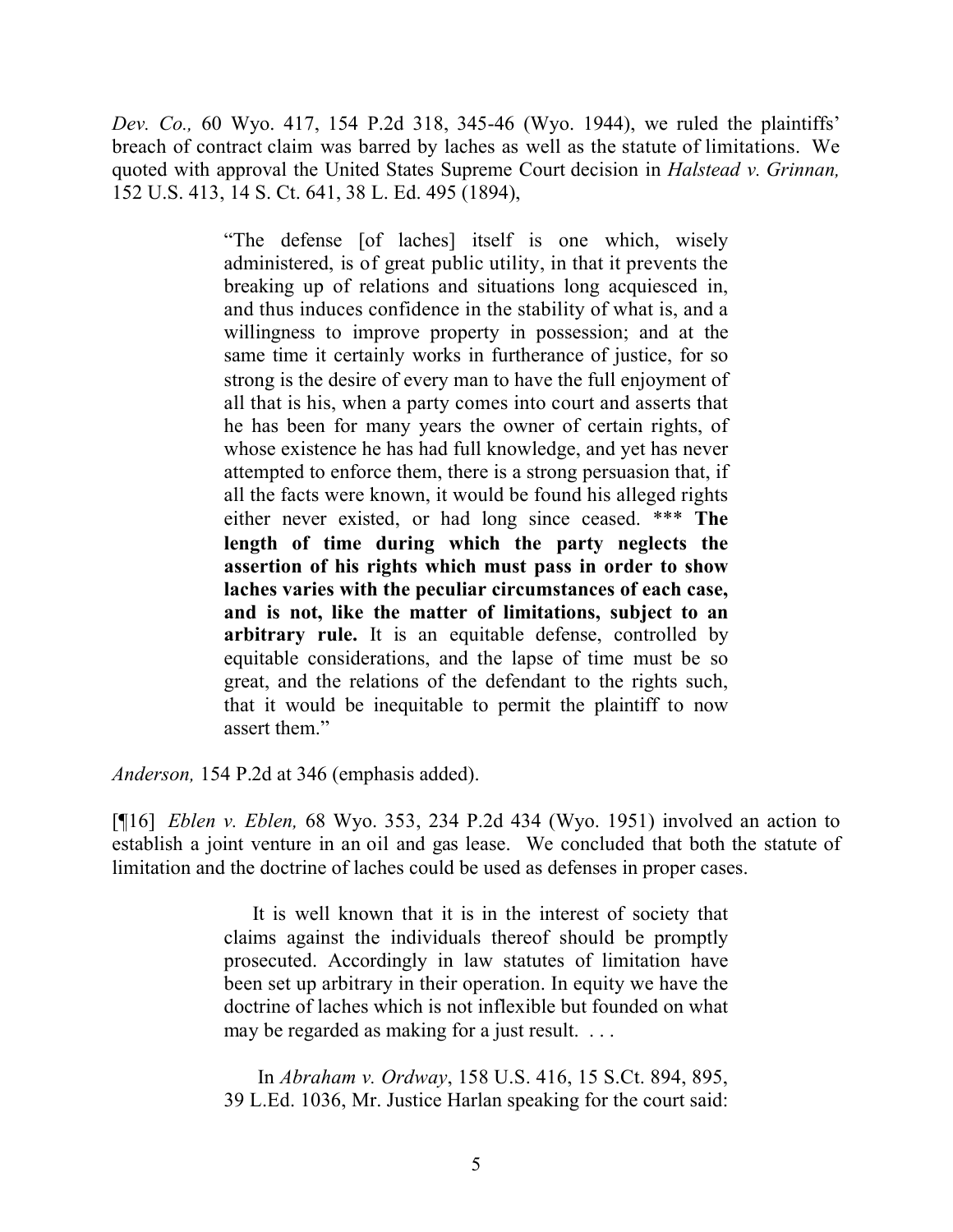'Whether equity will interfere in cases of this character must depend upon the special circumstances of each case. Sometimes the courts act in obedience to statutes of limitations; sometimes in analogy to them. But it is now well settled that, independently of any limitation prescribed for the guidance of courts of law, equity may, in the exercise of its own inherent powers, refuse relief where it is sought after undue and unexplained delay, and when injustice would be done, in the particular case, by granting the relief asked.'

*Id.* at 377-78.

[¶17] In *Glenrock v. Abadie,* 71 Wyo. 414, 259 P.2d 766 (Wyo. 1953), this Court considered the reverse of the issue presented in the present case—whether the statute of limitations applied to an equitable action to reform a deed. This Court stated that, given the distinction between courts of equity and courts of law had been extinguished in Wyoming, statutes of limitation applied to all actions, whether legal or equitable in nature. *Id.* at 770.

[¶18] Our Rules of Civil Procedure blend equitable and legal actions together as a single type of action, a "civil action." W.R.C.P. 1 and 2. As we recognized in *Platt v. Platt,*  2011 WY 155, ¶ 18, 264 P.3d 804, 809 (Wyo. 2011), the rules of equity have generally continued to supplement statutory procedures, including statutes of limitation. For example, equitable estoppel may preclude a defendant from relying on an expired limitation period. *See, e.g*., *Lucky Gate Ranch, LLC v. Baker & Assoc., Inc*., 2009 WY 69, ¶¶ 24-25, 208 P.3d 57, 66 (Wyo. 2009); *Swinney v. Jones,* 2008 WY 150, 199 P.3d 512 (Wyo. 2008). In addition, some equitable remedies, such as reformation, are available in contract actions, while others, such as unjust enrichment, are not*. See, e.g*., *Whitney Holding Corp. v. Terry,* 2012 WY 21, 270 P.3d 662 (Wyo. 2012) (reformation); *Schlinger v. McGhee,* 2012 WY 7, 268 P.3d 264 (Wyo. 2012) (unjust enrichment). These holdings are consistent because both reformation and contract damages (in lieu of unjust enrichment damages) are remedies which are consistent with enforcing the parties' contractual intent.

[¶19] In *Eblen,* 234 P.2d at 442-43, we explained that laches considers the conduct of the parties while statutes of limitation enforce arbitrary time limits without regard to the parties' relative positions. Some of the grounds for application of laches were discussed in *Eblen*:

> 'Several conditions may combine to render a claim or demand stale in equity. If by the laches and delay of the complainant it has become doubtful whether adverse parties can command the evidence necessary to a fair presentation of the case on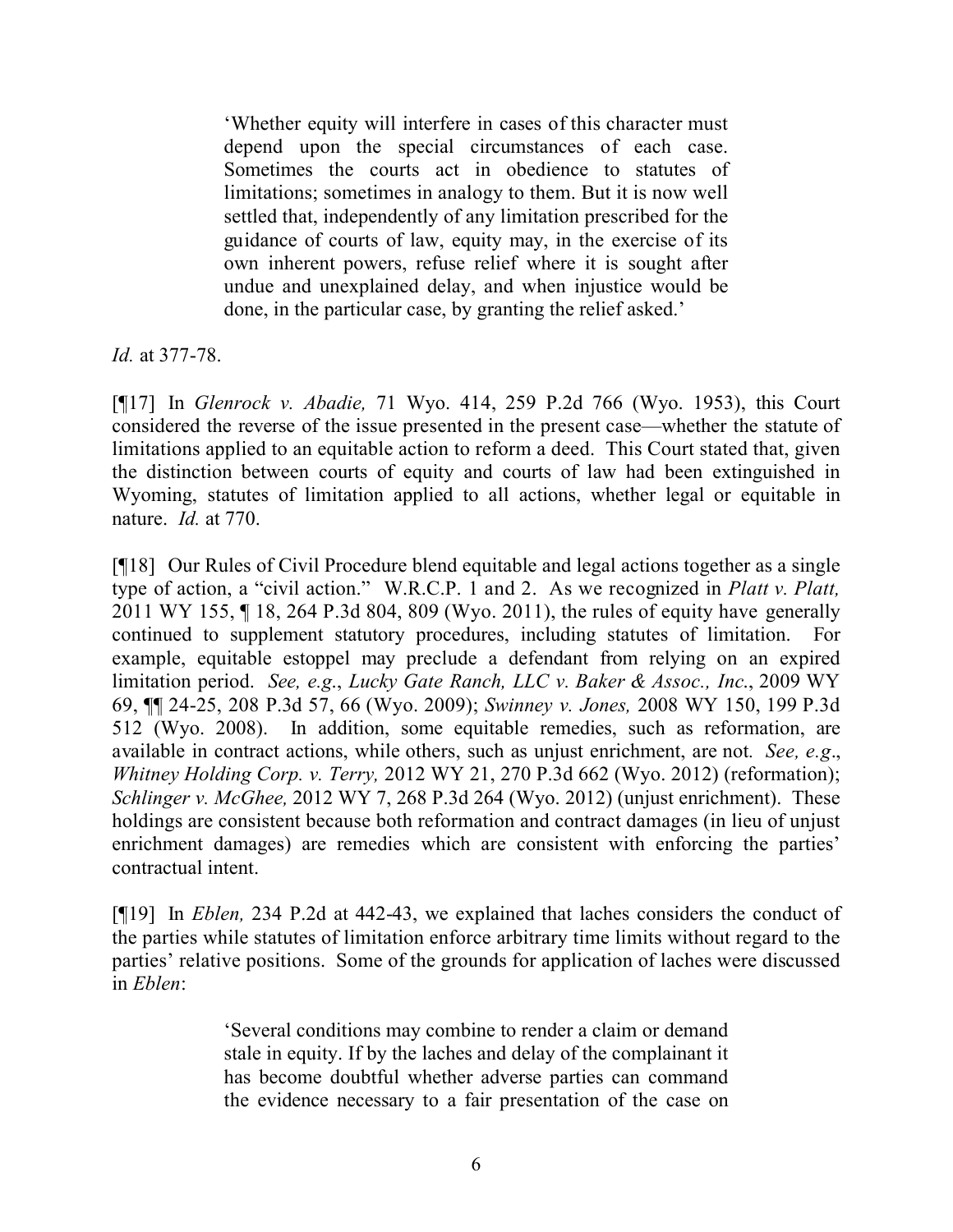their part, or if it appears that they have been deprived of any such advantages they might have had if the claim had been seasonably insisted upon, or before it became antiquated, or if they be subjected to any hardship that might have been avoided by reasonably prompt proceedings, a court of equity will not interfere to give relief, but will remain passive; and this although the full time may not have elapsed which would be required to bar a remedy at law. \* \* \*''

*Id.* (citations omitted).

[¶20] Windsor argues that the purpose of applying laches in oil and gas cases, i.e., the volatility of values of mineral interests, does not apply here because unlike the plaintiff in *Moncrief*, it is not seeking to recover an oil and gas interest after the value has dramatically increased. This distinction ignores the underlying rationale applied in *Moncrief, i.e., one party may not act, or fail to act, to the disadvantage of the other* especially regarding an asset with fluctuating values. The value of the interest in the present case greatly decreased and the expenses greatly increased while Windsor failed to notify Suncor that it was responsible for the costs or to keep it informed about the activity on the leases. Windsor wants to collect a large portion of those expenses from Suncor without giving it any opportunity to monitor its actions as operator. The volatility of the value of the asset and the increasing liabilities makes this case appropriate for application of the doctrine of laches, even though the value of the asset decreased rather than increased.

[¶21] Windsor also asserts that *Hammond v. Hammond,* 14 P.3d 199 (Wyo. 2000), supports its position that laches cannot be used to deny a claim when the statute of limitations has not expired. In *Hammond,* 14 P.3d at 200, the mother brought an action to collect unpaid child support many years after the biological father's support obligation ended because he relinquished his parental rights. The biological father claimed he was prejudiced and the action should be barred by laches because some of the bank records of his payments had been destroyed. We discussed the difference between legal and equitable actions and concluded that laches did not apply to the mother's claim for past due child support because it was a legal, not an equitable claim. The decision was, however, careful to point out that child support payments are different than other debts because they become judgments as soon as they are due. Therefore, the limitations period applicable to uncollected judgments applied. In addition, we noted that child support has a unique position in the law as the right belongs to the child rather than the parent. To hold that the custodial parent's delay was undue and laches barred an action to collect child support would undermine the purposes and policy behind child support obligations. *Id.* at 200-03. The special considerations pertaining to child support enforcement actions simply do not apply to an action on a contract between business parties that has not been reduced to judgment.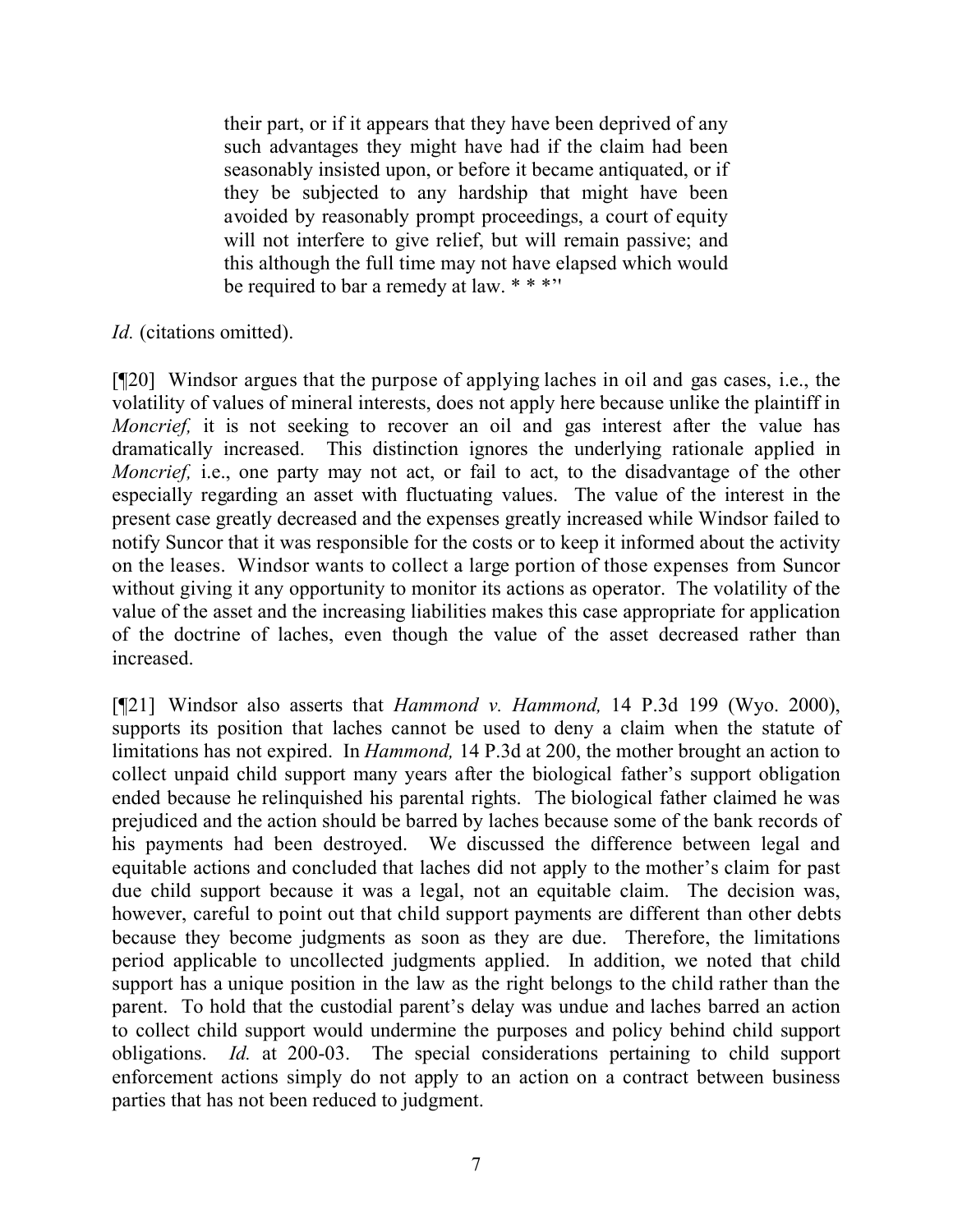[¶22] The totality of our precedent convinces us that laches should be available in certain circumstances in actions at law, including breach of contract actions, governed by a statute of limitations. Windsor's argument that laches is inapplicable whenever a statute of limitations governs a claim would completely abolish the doctrine of laches because all actions in Wyoming are governed by a statute of limitations. Section 1-3- 105; *Abadie,* 259 P.2d at 770-71. This would frustrate our goal of securing the "just, speedy, and inexpensive determination of every action." W.R.C.P. 1. However, we also agree with the Nebraska Supreme Court's statement in *Wilken,* 352 N.W.2d at 149, that the role of laches in breach of contract cases covered by an applicable statute of limitations should be very limited in scope. Our precedent covering more than a century has consistently recognized the difficulty of establishing a laches defense. *See, e.g*., *Ultra Resources,* ¶¶ 123-28, 226 P.3d at 929-30; *Goshen Irrigation Distr. v. Wyo. St. Bd of Control,* 926 P.2d 943, 949 (Wyo. 1996); *Squaw Mtn. Cattle Co. v. Bowen,* 804 P.2d 1292, 1297 (Wyo. 1991); *Murphy v. Stevens,* 645 P.2d 82 (Wyo. 1982); *Bliler,* 59 P. at 805*.* Still, in the proper case, the defense of laches should be available to remedy not only the delay but the prejudice suffered by the defendant as a result of the plaintiff's dilatory action. The district court properly ruled as a matter of law that laches was an available defense.

# **B. Did the District Court Abuse its Discretion by Concluding that Laches Barred Windsor's Claim?**

[¶23] The district court concluded that Suncor had established the elements of laches and Windsor's claim under the JOA was barred. As we stated in the standard of review section, above, a district court's factual findings after a bench trial are subject to the clearly erroneous standard of review. The district court has discretion in determining whether or not the laches defense applies to particular circumstances; therefore, we review its ultimate decision for abuse of discretion. *Moncrief,* 775 P.2d at 1025. *See also Jones v. Jones,* 858 P.2d 289, 291-92 (Wyo. 1993) (applying the clearly erroneous standard of review to the district court's factual findings and abuse of discretion standard of review to its ultimate decision).

[¶24] To succeed on its laches defense, Suncor was required to demonstrate that Windsor's delay in asserting its claim was inexcusable and Suncor suffered injury, prejudice, or disadvantage as a result. *Moncrief,* 775 P.2d at 1025. The district court concluded that Suncor had established both elements of laches. With regard to the delay element, the district court first noted that Suncor had already assigned its non-operating interest to Dolphin and Windsor knew that the wells were poor producers when it purchased the leases from Huber. The district court made the following factual findings:

> 68. The evidence at trial established several instances of undue delay on Windsor's part.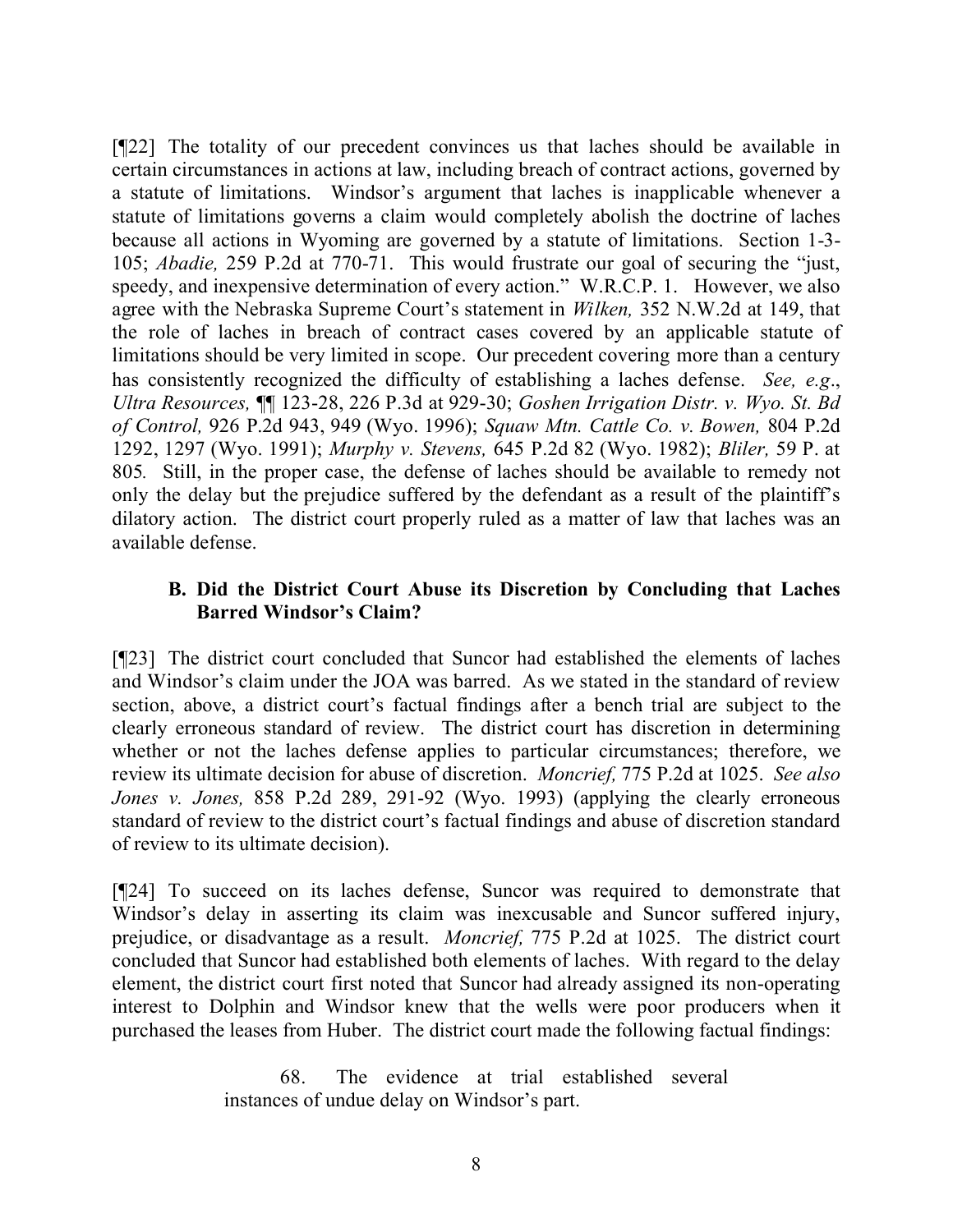69. The evidence showed that Windsor was not diligent about seeking payment from Dolphin. Although Dolphin did not pay a single JIB after Windsor purchased the leases, Windsor waited almost two years before even sending Dolphin a demand letter. Windsor waited an additional three years before sending a demand letter to Suncor, and it did so only after Dolphin had declared bankruptcy.

70. When Suncor received the demand letter in December 2009, it had not had an interest in the Beaver Creek field for almost five years. During those five years, Suncor never received any indication that Dolphin was not paying its bills or that Windsor was going to hold Suncor accountable for its assignee's failure to pay the JIBs. This was true even though Windsor had a relationship with Suncor involving other wells during this time and easily could have informed Suncor that these JIBs were unpaid.

71. Windsor argued at trial that it was not required to notify Suncor of Dolphin's non-payment, because Suncor had a duty to monitor its assignee to ensure performance of the contract. However, Windsor cited no authority for this proposition, and the JOA certainly imposed no such obligation. Windsor was in a better position than Suncor to know whether the JIBs were being paid, and Windsor should have promptly informed Suncor of Dolphin's nonperformance.

72. Windsor also delayed in producing the JIBs to Suncor. Even after Windsor sent Suncor the demand letter in 2009, it continued to send the JIBs to Dolphin until April 2013. Suncor did not even have an opportunity to review the JIBs until they were belatedly produced in December 2012.

73. The testimony at trial established that Windsor did not even ask its accounting department to prepare the JIBs for production until December 2012, even though Suncor asked for them to be produced in early 2011. Further, Windsor never produced the underlying documents.

74. Although Windsor's witness, Ms. O'Hasson, testified that it would have been "prohibitive" to send these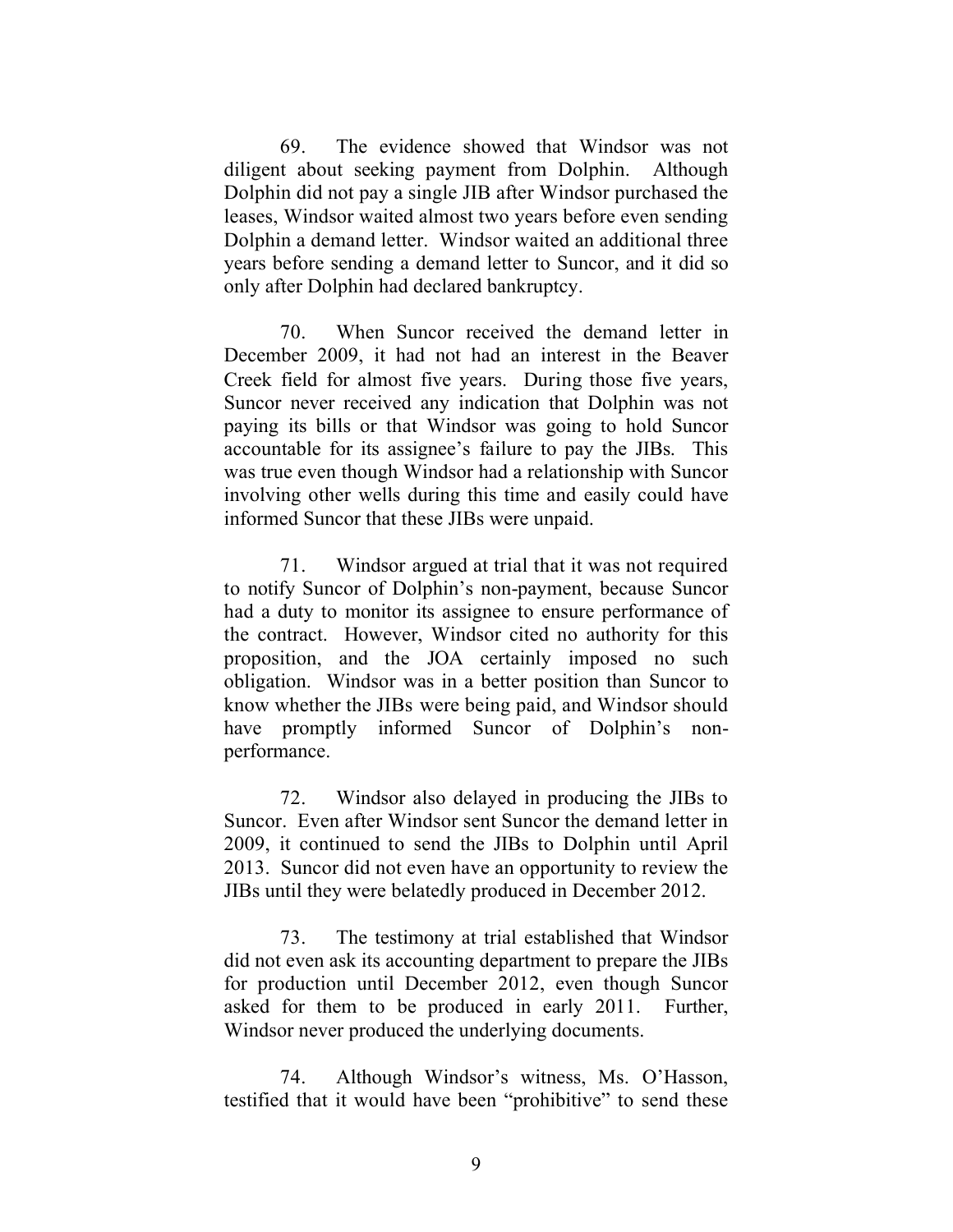documents with the JIBs, Suncor's witness, Ms. Westerberg, testified that it was Huber's standard practice to send these documents with the JIBs so that Suncor could review the JIBs for errors. Ms. Westerberg also testified that without seeing the underlying documents, it is impossible to determine whether the costs were actually incurred, whether the costs were allocated properly, or if the costs were authorized under the proper AFE.

75. This Court finds that the five year delay in notifying Suncor of Dolphin's nonpayment, the seven year delay in sending the JIBs to Suncor, and the continued refusal to produce the underlying documents constitutes undue delay.

[¶25] Windsor has not established on appeal that the district court's factual findings were clearly erroneous. As we have noted in precedent, there is no set length of delay that will be considered undue or inexcusable; the circumstances of each case must be considered in making that determination. *Anderson,* 154 P.2d at 346; *Eblen,* 234 P.2d at 377-78. Windsor's delay in asserting its claim was significant considering the amount of expenses incurred in the Beaver Creek field and the non-operator's right to notice and participation under the JOA. Windsor's witnesses testified as to on-going lease expenses and the significant costs associated with plugging and abandoning the wells starting around 2008. On cross-examination, Windsor's operations manager testified the wells had never been productive but he could not explain why they were not plugged earlier or what finally prompted the decision to plug and abandon the wells.

[¶26] Windsor's delay in providing the JIBs to Suncor and its failure to ever provide the underlying documents to justify its expenses further evidences the undue nature of the delay.<sup>2</sup> Suncor's Manager of Contracts, Lands, and Administration testified in general about how she reviewed JIBs and the process of requesting additional information from an operator and contesting charged expenses under a JOA. She stated that, without the underlying documentation, there was no way to know whether the costs were: appropriate under the JOA; actually incurred on a particular well; properly allocated or authorized under an AFE. Windsor's witnesses could not explain why the company did not retain the underlying records in light of the delinquent payments and the possibility of litigation.

 $2^2$  Suncor requested the JIBs and all other documentation supporting Windsor's demand in its first request for discovery in 2011, but Windsor produced only the Annual JIB Statement which summarized the JIBs for each year. At trial, the district court asked why Suncor did not file a motion to compel production of the documents and counsel stated Windsor's attorney had represented the documentation could not be located. *See* W.R.C.P. 26(c) (2011) (indicating that movant has a duty to, in good faith, confer or attempt to confer "with other affected parties in an effort to resolve the dispute without court action" before filing a motion for a protective order in discovery). The JIBs were finally produced by Windsor in December 2012, but the underlying documentation was never produced and most of it was destroyed.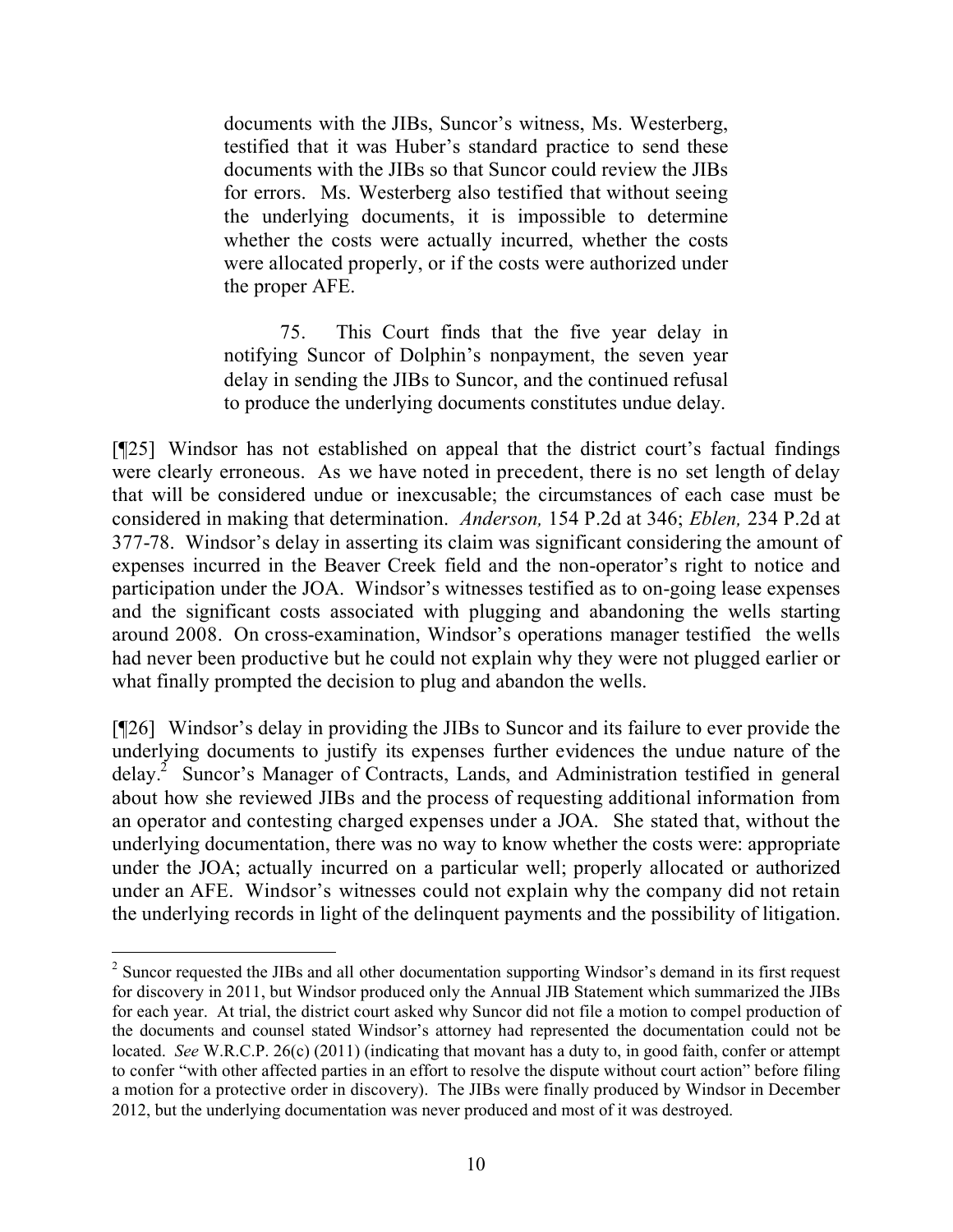[¶27] In addition, Suncor did not have any input on the expenses or field development options, such as plugging and abandoning the nonproductive wells sooner in order to save money or finding other ways to avoid operation and  $P \& A \text{ costs.}$  Windsor failed to communicate with Suncor about its potential liability even though Dolphin had never paid a single JIB. The trial evidence does not show any justification for Windsor's delay. On these facts, the district court did not abuse its discretion when it concluded Windsor's delay in asserting its claim against Suncor was inexcusable or undue.

[¶28] With regard to the second element of a laches defense -- prejudice-- the district court found:

> 76. At trial, the evidence showed Suncor was prejudiced by Windsor's undue delay in several ways:

> a. Suncor was not able to examine the JIBs or the underlying documents to check for errors;

> b. Suncor was not allowed to participate in decisions regarding the operation of the wells, and was not allowed to explore options to avoid incurring  $P \& A \text{ costs}$ ;

> c. Suncor could not take any action between 2005 and 2009 to protect its interests, such as negotiating a settlement with Windsor before litigation was filed;

> d. From 2005-2009 Suncor had staff in the United States who could have reviewed the JIBs to make sure costs were legitimate under the authorization for expenditures ("AFEs") Suncor or Dolphin signed, but Suncor currently has no staff in the United States, so there is no one to review the JIBs or question the invoices; and

> e. Windsor waited to sue Suncor until Dolphin was insolvent, and Suncor can no longer seek subrogation or indemnification from its assignee.

> 77. In addition, the late production of the JIBs impacted Suncor's ability to prepare a defense, because other than the summary of the JIBs that was provided in discovery, Suncor had no information about the costs that formed the basis of Windsor's claim until the JIBs were produced in December 2012.

> 78. Windsor argues that Suncor was not prejudiced by not receiving earlier notice of Dolphin's non-payment or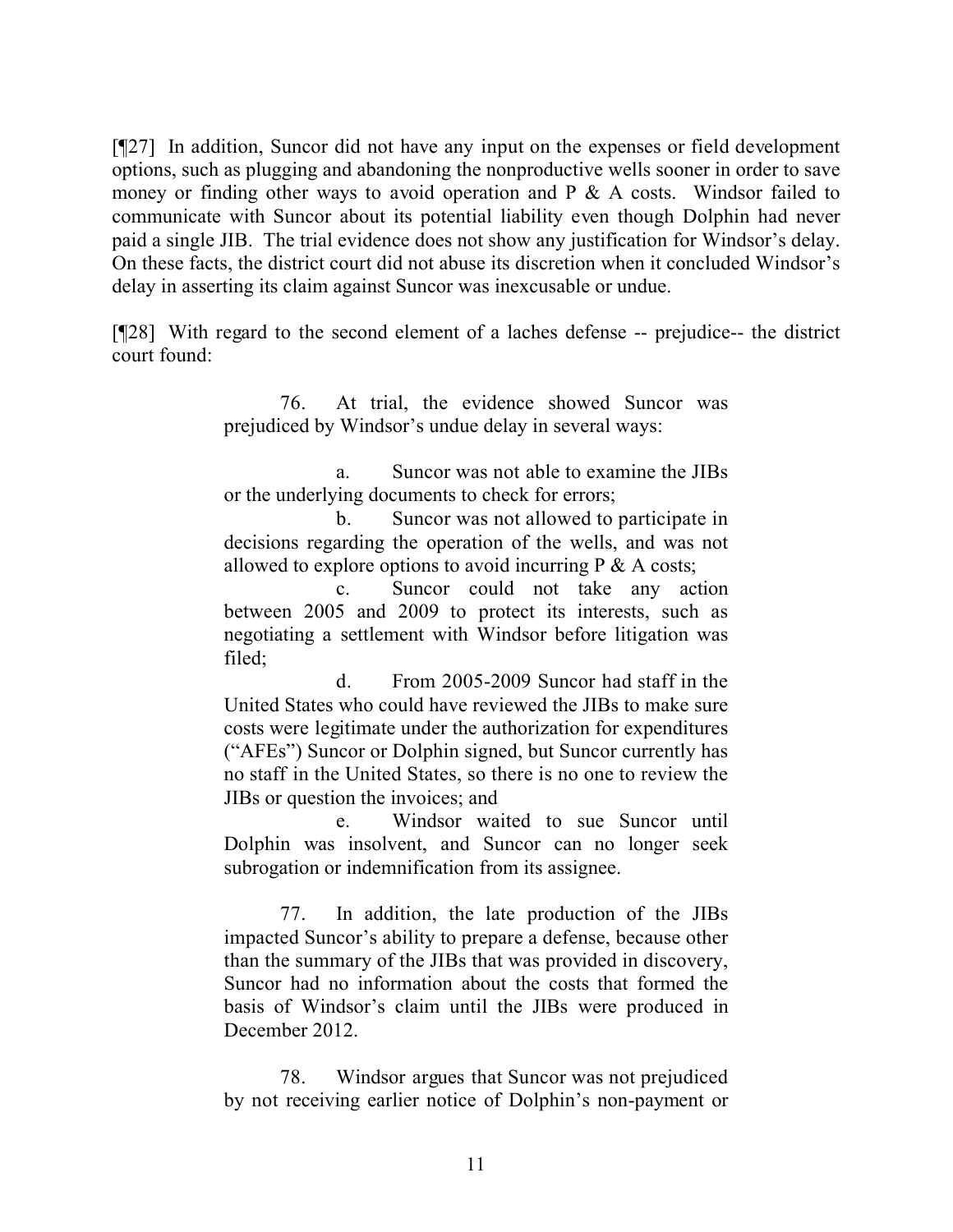the actual JIBs, because Suncor had no rights under the JOA to receive or inspect the JIBs. After Suncor assigned its interest in the wells to Dolphin, Dolphin became the nonoperating party to the JOA. As such, Windsor had a duty to send the JIBs to Dolphin, and it fully complied with this duty. Dolphin then had the right to review the JIBs, ask for clarification or correction if needed, and to audit the JIBs within two years if it chose to do so.

79. Windsor's argument seems to be somewhat incongruous. Windsor first argued that Suncor was not prejudiced because it could have asserted its right to audit Windsor's numbers. It then claimed that Suncor had no rights to inspect or challenge the JIBs because Suncor lost all rights it had under the JOA when it assigned its interest to Dolphin. When questioned by the Court about these seemingly contradictory statements, Windsor claimed that Suncor should have been monitoring its assignee and should have asked Dolphin to invoke its audit rights on Suncor's behalf.

80. The court does not find Windsor's argument persuasive. Even if Suncor should have asked Dolphin to demand an audit after it received the demand letter in 2009, because Windsor waited five years to make a demand on Suncor, there were already two years of JIBs Dolphin would not have been able to audit. [footnote]

[The footnote stated]: Windsor claims that this did not result in any prejudice to Suncor because Windsor was audited by an outside company during this time, and no errors were found in its accounting for the period of 2005- 2008. However[,] the testimony also established that this audit was not a well audit done by a non-operator, and the audit was done when the underlying documents still existed. Because this information has subsequently been destroyed, the audit cannot be redone.

81. Due to Windsor's delay, Suncor was unable to obtain evidence it could have used in its defense, witnesses who were involved in the original transactions were no longer available, Suncor could no longer seek indemnification from its insolvent assignee, and Suncor was not able to take any action to avoid incurring these significant expenses.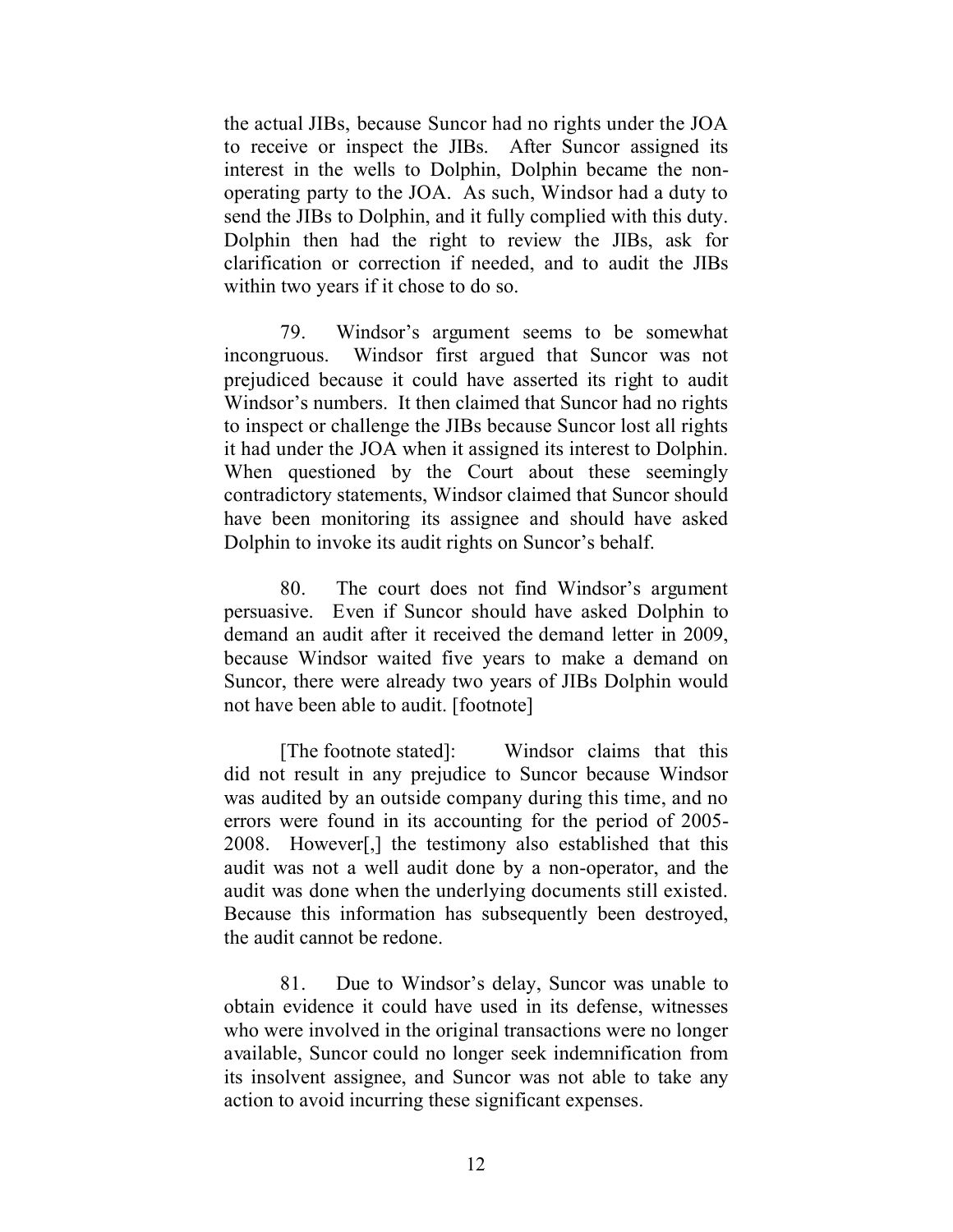[¶29] The evidence presented at trial supports the district court's findings. Windsor sought to hold Suncor responsible under the JOA even though it had already assigned its interest. Windsor did not, however, believe that the operator's duties of notification and obtaining consent under the JOA applied to Suncor because it was not the current nonoperator. As such, it did not present AFEs or JIBs to Suncor or include it in any partner meetings or decision-making processes.

[¶30] To further confound the situation, Windsor did not retain most of the underlying documentation which would have at least allowed Suncor to confirm whether Dolphin received the AFEs and other notifications under the JOA. In addition, there were no invoices, receipts, etc. to justify the expenses shown on the JIBs or to show that the expenses were allocated properly. Windsor argued at trial that it was too late for the nonoperator to audit or contest any of the expenses because the JOA imposed a two year deadline on contesting the operator's reported expenses. We note, as did the district court, that the two year review period was triggered when the operator sent the JIBs and Windsor did not send any JIBs to Suncor until after the right to audit on most of them had already expired. In addition, Windsor's argument begs the question of whether the expenses were properly justified and proportioned and clearly demonstrates the unfair position taken by Windsor—that the non-operator was bound by the JOA requirements but the operator was not. The district court aptly described the situation in its final conclusion regarding laches:

> 82. Fundamental fairness will not allow the Court to award Windsor the remedy that it seeks. "Equity aids the vigilant, not those who slumber on their rights." *Application of Beaver Dam Ditch Company.,* 93 P.2d 934, 939, 54 Wyo. 459, 482 (Wyo. 1939). The Court finds that because Windsor's undue delay in enforcing its rights prejudiced Suncor, laches should apply to bar Windsor's recovery.

[¶31] The district court's decision also touched briefly on the fact that Windsor's failure to retain most of the underlying documentation or to produce any that still existed also raised an issue regarding spoliation of evidence and affected its ability to prove damages. Many years ago in *Continental Sheep Co. v. Woodhouse,* 256 P.2d 97, 99-101 (Wyo. 1953), we discussed the implications of a party's failure to retain underlying documentation of a debt. Continental Sheep claimed it overpaid for hay provided by Woodhouse and presented evidence showing that it had paid for one hundred tons of hay it did not receive. Woodhouse kept records of the total amounts of hay delivered but the pages showing the individual deliveries to Continental Sheep were torn out of the accounting book. We stated it was "altogether probable" that the hay was delivered to someone else and Continental Sheep was charged by mistake. *Id.*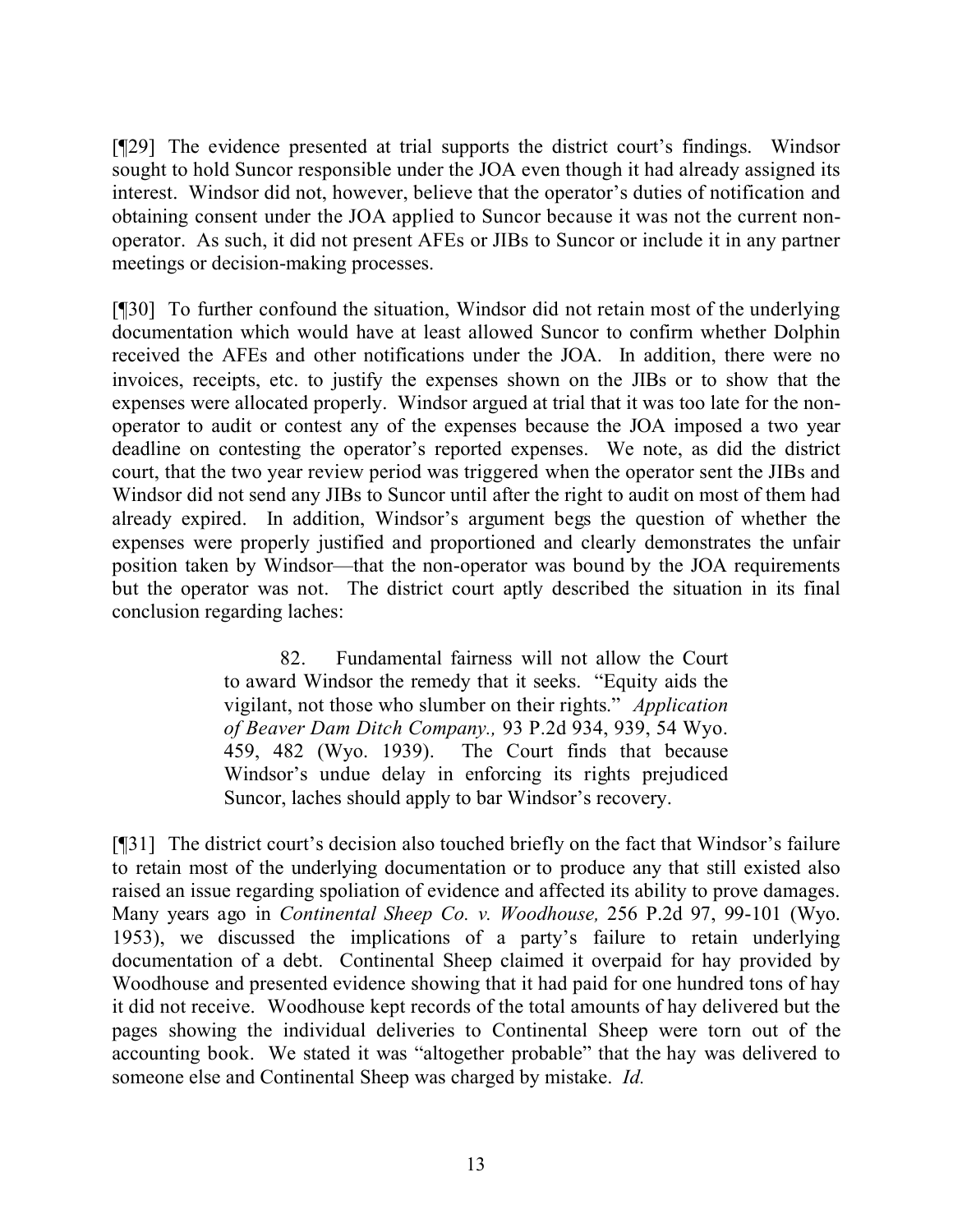[¶32] With regard to the missing pages from Woodhouse's accounting book, this Court stated:

> These pages, which represented original entries, were not produced in the trial of this case, although the witness Jones looked for them. That witness admitted that it is not customary to tear out pages from a book which is a book of original entries. **And the fact of tearing out the pages from this book and losing them is a circumstance which throws considerable doubt on the fact that the evidence submitted by the defendant is correct.**

*Id.* at 100, citing 31 C.J.S., *Evidence*, § 153, p. 845 (emphasis added). *See also Farm Inv. Co. v. Wyoming College & Normal School,* 10 Wyo. 240, 68 P. 561 (Wyo. 1902) (holding party chargeable for face value of promissory notes because it failed to account for amounts collected); *Abraham v. Great Western Energy, LLC,* 2004 WY 145, ¶¶ 20- 22, 101 P.3d 446, 455-56 (Wyo. 2004) (discussing presumptions that may be applied when a party withholds, destroys or alters evidence). Like in *Continental Sheep,* Windsor did not retain the underlying documentation to establish the legitimacy of the total expenses set forth in the JIBs.

[¶33] The district court noted, however, that the limited evidence presented at trial regarding the accuracy of the JIBs showed they were "reliable and reflect costs that were actually incurred." The district court also stated that "Windsor had an independent reason for ensuring the reasonableness of the costs and the accuracy of the billing; specifically, under the JOA, Windsor was responsible for paying 75% of the costs." Windsor asserts the district court's statements indicate the underlying documents were unnecessary to prove its expenses.

[¶34] The district court's observations are correct as far as they go. Nevertheless, as the district court noted later in its decision, the costs could not be overseen or tested by Suncor in the ways contemplated by the JOA and the matter of proper allocation could not be reviewed. There were possibilities of improper costs being attributed to the wells or proper costs being improperly allocated which, as in *Continental Sheep,* would require the underlying AFEs, invoices, receipts, etc. to confirm. Windsor's argument that the underlying documents were irrelevant would render meaningless the provisions in the JOA pertaining to the operator's duties to notify and obtain the non-operator's consent to certain costs. Consequently, in addition to affecting the prejudice component of laches, the lack of supporting documentation also adversely affected Windsor's ability to establish its damages in this case.